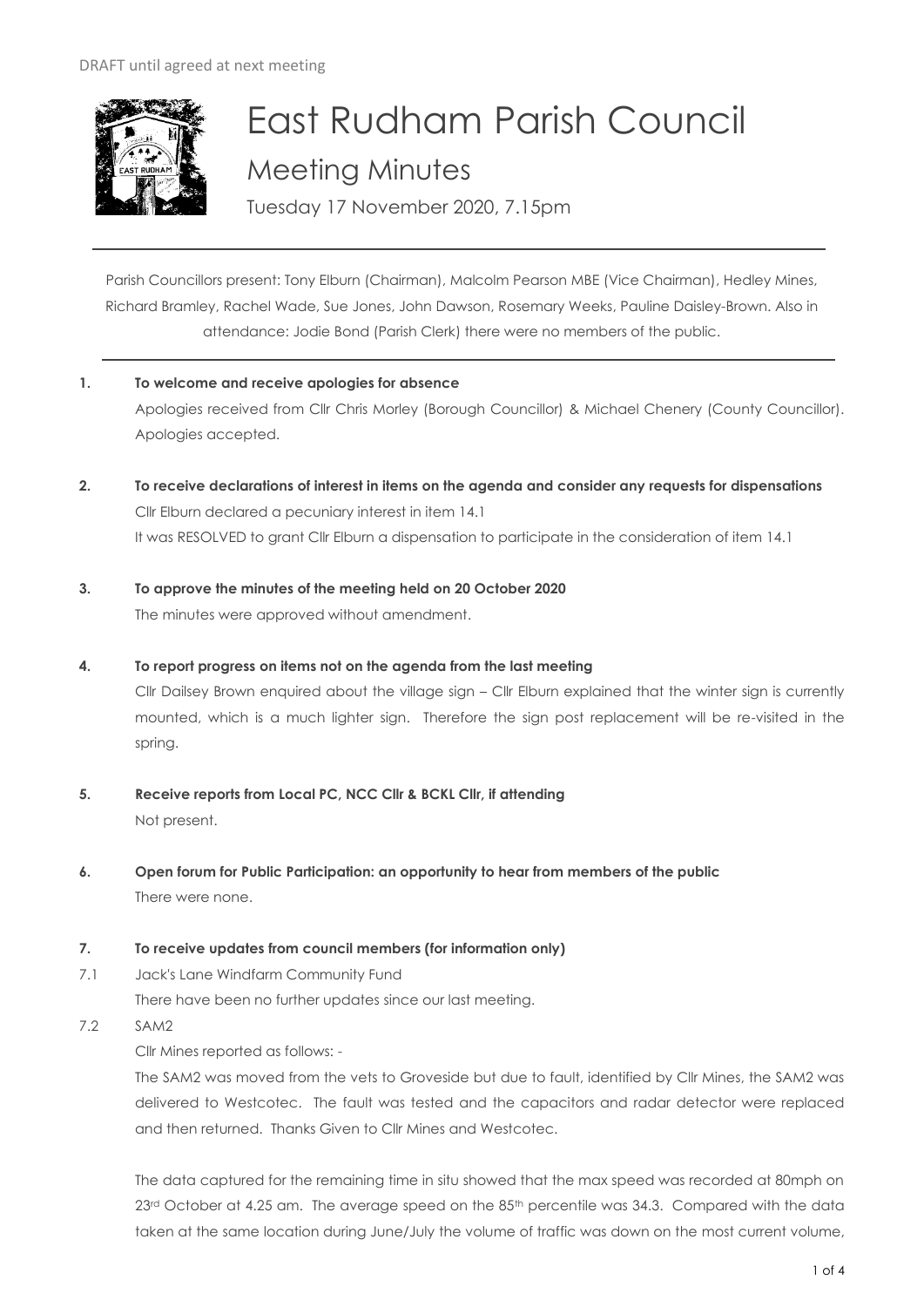but the 85<sup>th</sup> percentile average speed showed 34.9. With 51% of vehicles speeding during June/July and 43% of vehicles speeding during the latest data capture period.

#### 7.3 Parish Partnership Scheme Project

The deadline for this year's bid applications is 4<sup>th</sup> December. There are no current projects for consideration.

#### 7.4 Village Green Fencing Project

Work has not yet commenced on the final stage of the fencing, however due to the weather this work may be postponed until next Spring. Further update to follow.

# 7.5 Conservation Area in Churchyard This project will be postponed until next Spring.

#### **8. Open Spaces & Highways Issues**

#### Village Gateways

Cllr Mines suggested asking Highways to paint some roundels on the road, similar to the ones recently painted in West Rudham, and to also to re-visit the option of having village gateways by Station Road. The existing gateways will continue to be monitored and a decision made about the position of the village name sign (on separate posts) and the size of the 40mph speed limit at a future meeting.

#### Defibrillator

The defibrillator has been returned to CHT to be tested for faults. The batteries are will within their life, but the indicators and audio alarm are on saying 'change the batteries'.

Cllr Person has therefore organised for it to be returned and a temporary one will be delivered on loan in the interim. In the meantime Webnos have also been notified and will remove our defib from the ambulance service list for the time being.

#### Stone Pit Wood

Volunteers paid for the hedge to be cut last year and the Parish Council AGREED to pay the £70 for the job to be carried out this year.

# **9. Play Park update**

- The Little Owls bench has been received. We are awaiting a date for the installation.
- Cllr Elburn agreed to ask Dewing Trust for a contribution. An application will be submitted to Jacks Lane Wind Farm for £5000, and approx £3000 will be funded from the councils reserves. Further funding sources to be sought.

# **10. East Rudham Cemetery**

Cllr Elburn advised that the hedges will be cut in due course.

#### **11. Newsletter**

Cllr Weeks advised that the Clerks report is still required, once received the newsletter will go to print.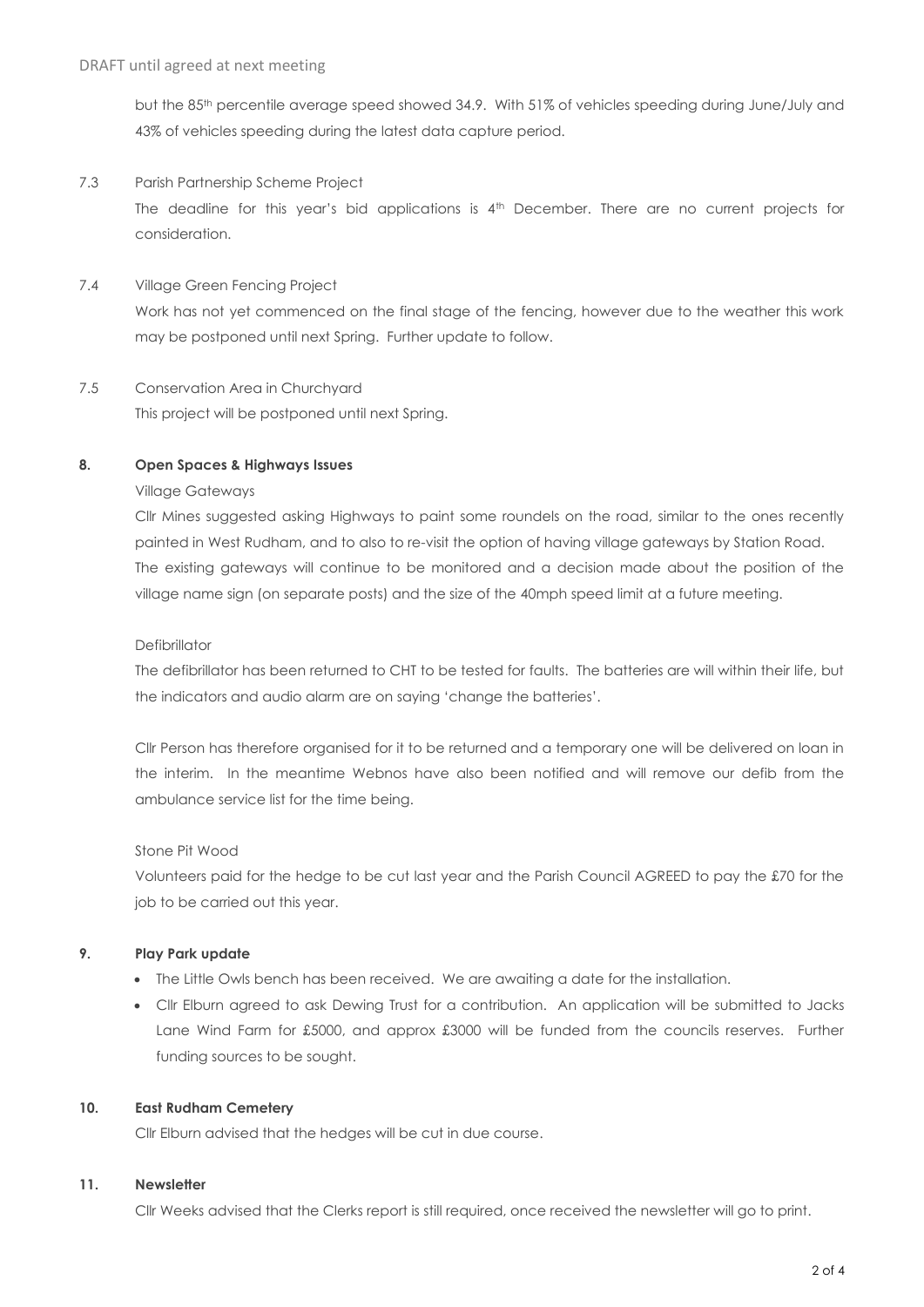#### **12. Planning Matters**

#### *Decisions on existing applications*

20/01287/F | Rudham House, Broomsthorpe Road East Rudham King's Lynn Norfolk PE31 8RG Change of use of the land for the installation of Forge Unit

**PC comment - Support | KLWNBC decision – Permitted**

20/00498 | Leonardslee, Broomsthorpe Road

Extensions and alterations

**PC comment - Resolved to make no observations | KLWNBC decision – refused**

Clerk to enquire whether the Parish council will receive updates on progress of the appeal.

#### **13. Correspondence**

## • East Rudham Primary School

The local primary school would like to have a second vehicular access put in at the corner of their playing field and this will require a dropped kerb. There is an existing gateway.

This decision has been made by the school to aid pedestrian and student road safety. The school have asked the parish council to contribute towards the cost of a dropped kerb to facilitate school staff vehicles accessing the school via a separate entrance to the students.

It was discussed and agreed that this would be a sensible idea to help reduce congestion and make the main entrance and the road outside safer. As School Road is an unclassified road no planning permission is required. Cllr Elburn will make enquires with Highways and the funding required will be considered further.

• Clerks and councils direct magazine

• Flooding survey – Cllr Pearson agreed to complete the survey.

Cllr Pearson has been in discussion with the Chairman of West Rudham PC to attempt to work together to locate maps or plans of drainage ditches and create an emergency flooding plan to keep drains, gullies and ditches clear to prevent flooding.